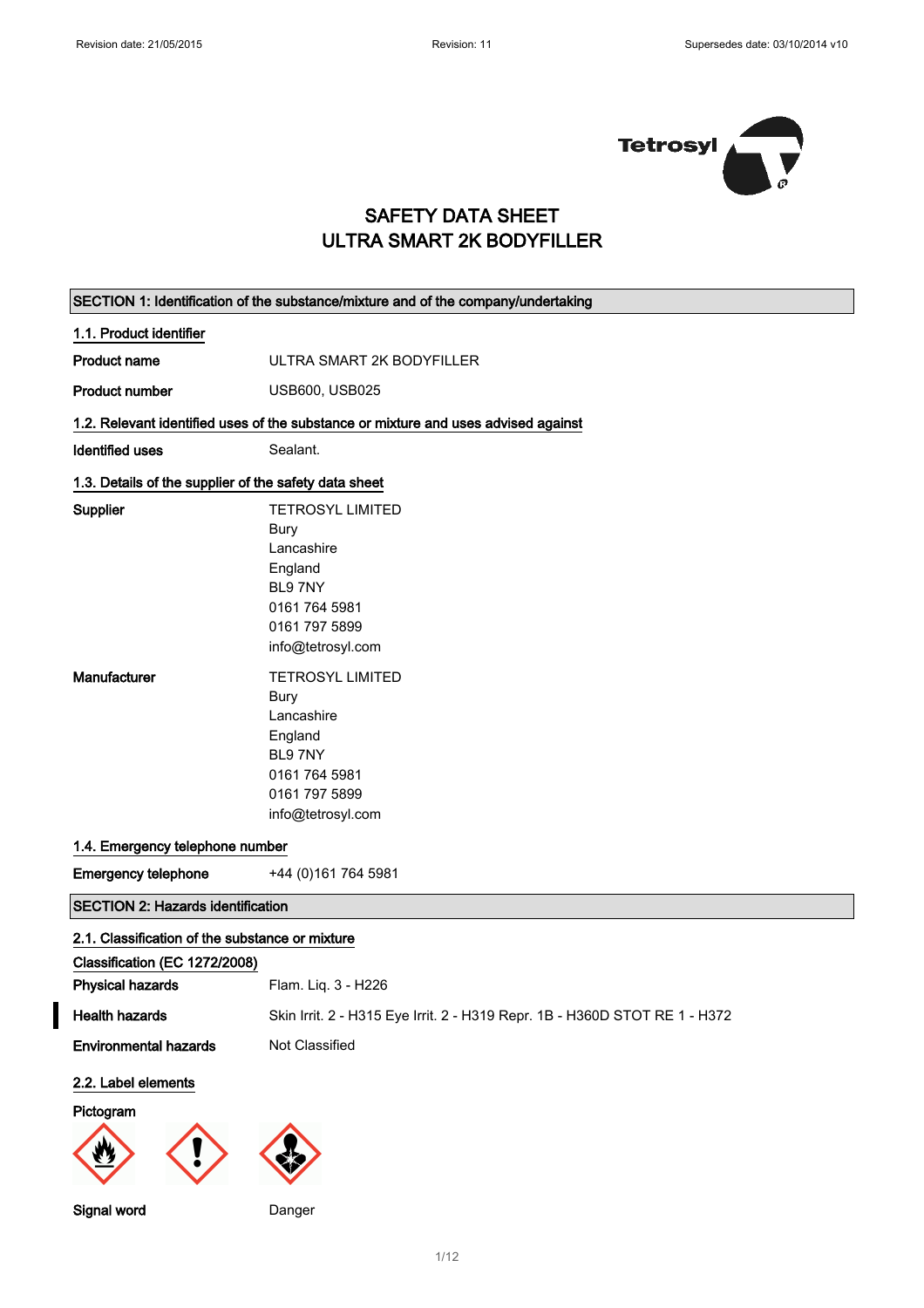| <b>Hazard statements</b>        | H226 Flammable liquid and vapour.<br>H315 Causes skin irritation.<br>H319 Causes serious eve irritation.<br>H360D May damage the unborn child.<br>H372 Causes damage to organs through prolonged or repeated exposure.                                                                                                                                                                                                                                                                                                                                                                                                                                                                                                                                                                                                                                                                                                                                                                                                                                                                                                                                                                                                                                                                                                                                                                                                                                                                                                                                                                                                                                                                                                                                                                                                                                                                       |
|---------------------------------|----------------------------------------------------------------------------------------------------------------------------------------------------------------------------------------------------------------------------------------------------------------------------------------------------------------------------------------------------------------------------------------------------------------------------------------------------------------------------------------------------------------------------------------------------------------------------------------------------------------------------------------------------------------------------------------------------------------------------------------------------------------------------------------------------------------------------------------------------------------------------------------------------------------------------------------------------------------------------------------------------------------------------------------------------------------------------------------------------------------------------------------------------------------------------------------------------------------------------------------------------------------------------------------------------------------------------------------------------------------------------------------------------------------------------------------------------------------------------------------------------------------------------------------------------------------------------------------------------------------------------------------------------------------------------------------------------------------------------------------------------------------------------------------------------------------------------------------------------------------------------------------------|
| <b>Precautionary statements</b> | P201 Obtain special instructions before use.<br>P202 Do not handle until all safety precautions have been read and understood.<br>P210 Keep away from heat, hot surfaces, sparks, open flames and other ignition sources. No<br>smoking.<br>P233 Keep container tightly closed.<br>P240 Ground/ bond container and receiving equipment.<br>P241 Use explosion-proof electrical equipment.<br>P242 Use only non-sparking tools.<br>P243 Take precautionary measures against static discharge.<br>P260 Do not breathe vapour/ spray.<br>P264 Wash contaminated skin thoroughly after handling.<br>P270 Do not eat, drink or smoke when using this product.<br>P280 Wear protective gloves/ protective clothing/ eye protection/ face protection.<br>P302+P352 IF ON SKIN: Wash with plenty of water.<br>P303+P361+P353 IF ON SKIN (or hair): Take off immediately all contaminated clothing.<br>Rinse skin with water/ shower.<br>P305+P351+P338 IF IN EYES: Rinse cautiously with water for several minutes. Remove<br>contact lenses, if present and easy to do. Continue rinsing.<br>P308+P313 IF exposed or concerned: Get medical advice/ attention.<br>P314 Get medical advice/ attention if you feel unwell.<br>P321 Specific treatment (see medical advice on this label).<br>P332+P313 If skin irritation occurs: Get medical advice/ attention.<br>P337+P313 If eye irritation persists: Get medical advice/ attention.<br>P362+P364 Take off contaminated clothing and wash it before reuse.<br>P370+P378 In case of fire: Use foam, carbon dioxide, dry powder or water fog to extinguish.<br>P403+P235 Store in a well-ventilated place. Keep cool.<br>P405 Store locked up.<br>P501 Dispose of contents/ container in accordance with national regulations.<br>P101 If medical advice is needed, have product container or label at hand.<br>P102 Keep out of reach of children. |
| Contains                        | STYRENE, 1-ETHYLPYRROLIDIN-2-ONE                                                                                                                                                                                                                                                                                                                                                                                                                                                                                                                                                                                                                                                                                                                                                                                                                                                                                                                                                                                                                                                                                                                                                                                                                                                                                                                                                                                                                                                                                                                                                                                                                                                                                                                                                                                                                                                             |

2.3. Other hazards

SECTION 3: Composition/information on ingredients

### 3.2. Mixtures

 $\overline{1}$ 

| CALCIUM CARBONATE       | 10-<30% |
|-------------------------|---------|
| ∣ CAS number: 1317-65-3 |         |

### Classification

Not Classified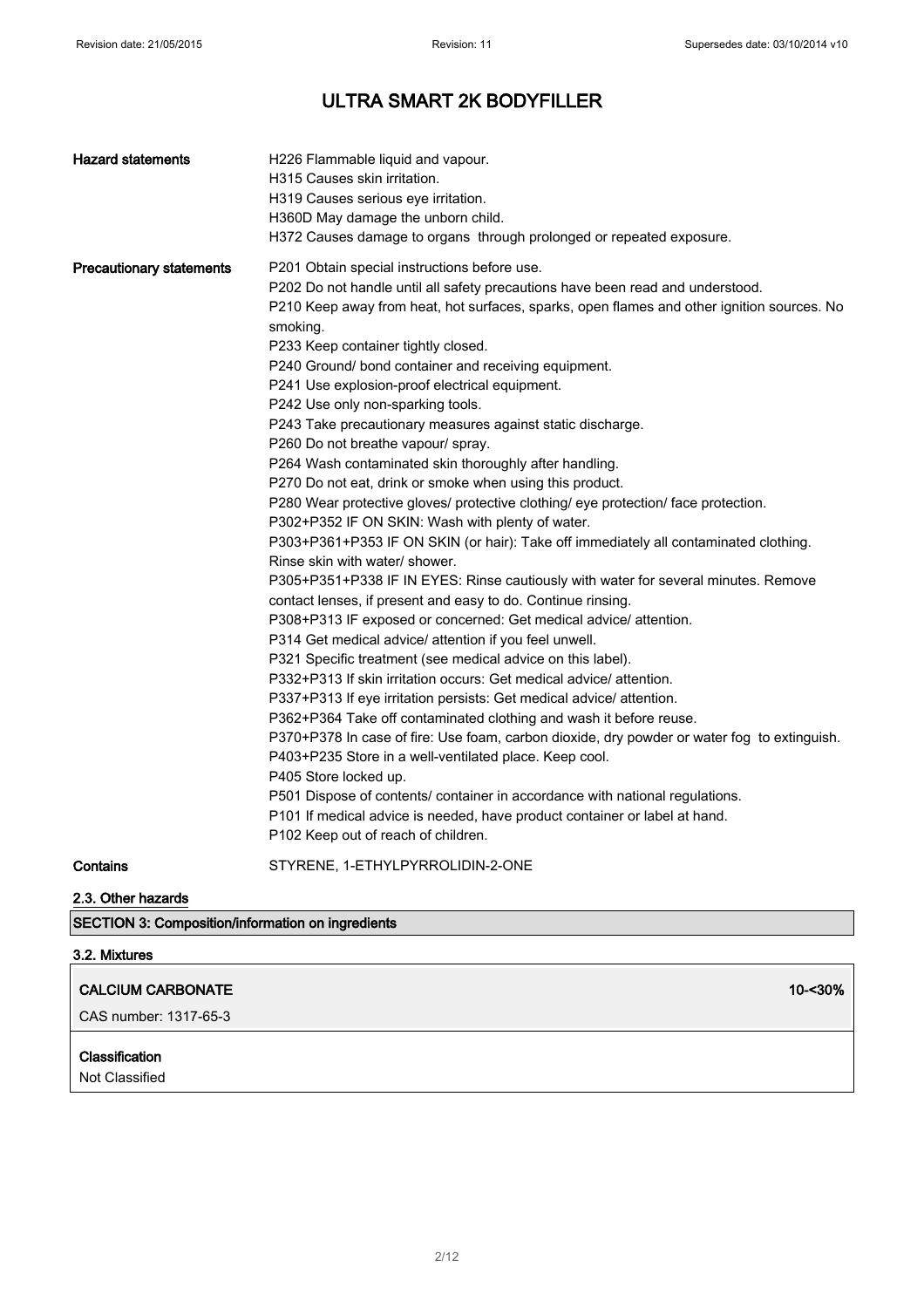| <b>STYRENE</b>                                                                                                                                     |                      | 10-<30%                                                                 |
|----------------------------------------------------------------------------------------------------------------------------------------------------|----------------------|-------------------------------------------------------------------------|
| CAS number: 100-42-5                                                                                                                               | EC number: 202-851-5 | REACH registration number: 01-<br>2119457861-32-0017                    |
| Classification<br>Flam. Liq. 3 - H226<br>Acute Tox. 4 - H332<br>Skin Irrit. 2 - H315<br>Eye Irrit. 2 - H319<br>Repr. 2 - H361d<br>STOT RE 1 - H372 |                      |                                                                         |
| 1-ETHYLPYRROLIDIN-2-ONE<br>CAS number: 2687-91-4                                                                                                   | EC number: 220-250-6 | $0.3 - 0.5%$                                                            |
| Classification<br>Repr. 1B - H360D                                                                                                                 |                      |                                                                         |
| 2,2'-(M-TOLYLIMINO) DIETHANOL<br>CAS number: 91-99-6                                                                                               | EC number: 202-114-8 | $0.3 - 0.5%$                                                            |
| Classification<br>Acute Tox. 3 - H301<br>Eye Irrit. 2 - H319<br>Aquatic Chronic 3 - H412                                                           |                      |                                                                         |
| <b>ISOPENTANE</b><br>CAS number: 78-78-4                                                                                                           | EC number: 201-142-8 | $0.1 - 0.3%$                                                            |
| Classification<br>Flam. Liq. 2 - H225<br>STOT SE 3 - H336<br>Asp. Tox. 1 - H304<br>Aquatic Chronic 2 - H411                                        |                      |                                                                         |
| <b>TITANIUM DIOXIDE</b><br>CAS number: 13463-67-7                                                                                                  | EC number: 236-675-5 | $0.001 - 0.1\%$<br>REACH registration number: 01-<br>2119489379-17-0000 |
| Classification<br>Not Classified                                                                                                                   |                      |                                                                         |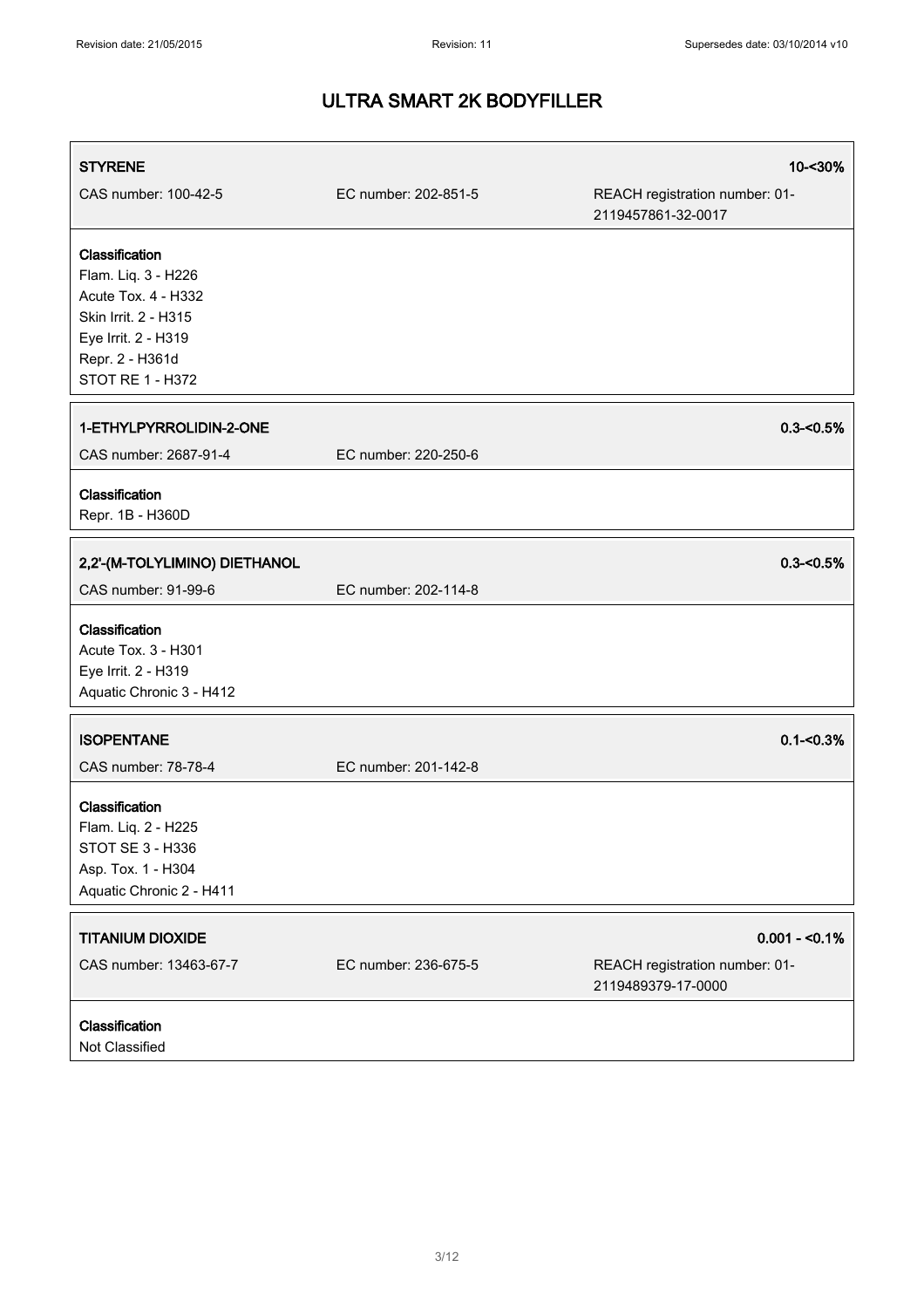| <b>BUTYL GLYCOL</b><br>CAS number: 111-76-2                                                                                               | EC number: 203-905-0     | $0.001 - 50.1%$<br>REACH registration number: 01-<br>2119475108-36-0000 |
|-------------------------------------------------------------------------------------------------------------------------------------------|--------------------------|-------------------------------------------------------------------------|
| Classification<br>Acute Tox. 4 - H302<br><b>Acute Tox. 4 - H312</b><br>Acute Tox. 4 - H332<br>Skin Irrit. 2 - H315<br>Eye Irrit. 2 - H319 |                          |                                                                         |
| $0.001 - 50.1%$<br>2-METHOXY-1-METHYLETHYL ACETATE                                                                                        |                          |                                                                         |
| CAS number: 108-65-6                                                                                                                      | EC number: 203-603-9     | REACH registration number: 01-<br>2119475791-29-0000                    |
| Classification<br>Flam. Liq. 3 - H226                                                                                                     |                          |                                                                         |
| <b>BUTYLATED HYDROXYTOLUENE</b>                                                                                                           |                          | $0.001 - 50.1%$                                                         |
| CAS number: 128-37-0                                                                                                                      | EC number: 204-881-4     | REACH registration number: 01-<br>2119565113-46-0000                    |
| M factor (Acute) = $1$                                                                                                                    | M factor (Chronic) = $1$ |                                                                         |
| Classification<br>Aquatic Acute 1 - H400<br>Aquatic Chronic 1 - H410                                                                      |                          |                                                                         |

The full text for all hazard statements is displayed in Section 16.

## SECTION 4: First aid measures

### 4.1. Description of first aid measures

| General information | Remove affected person from source of contamination. Effects may be delayed. Keep<br>affected person under observation. Get medical attention. CAUTION! First aid personnel<br>must be aware of own risk during rescue! Move affected person to fresh air at once. Keep<br>affected person away from heat, sparks and flames. If breathing stops, provide artificial<br>respiration. Place unconscious person on the side in the recovery position and ensure<br>breathing can take place.                                                                                                                                                   |
|---------------------|----------------------------------------------------------------------------------------------------------------------------------------------------------------------------------------------------------------------------------------------------------------------------------------------------------------------------------------------------------------------------------------------------------------------------------------------------------------------------------------------------------------------------------------------------------------------------------------------------------------------------------------------|
| Inhalation          | Remove affected person from source of contamination. Move affected person to fresh air and<br>keep warm and at rest in a position comfortable for breathing. Keep affected person under<br>observation. Get medical attention. Show this Safety Data Sheet to the medical personnel.<br>Place unconscious person on their side in the recovery position and ensure breathing can<br>take place. If breathing stops, provide artificial respiration.                                                                                                                                                                                          |
| Ingestion           | Get medical attention immediately. Rinse mouth thoroughly with water. Give plenty of water to<br>drink. Give milk instead of water if readily available. Keep affected person under observation.<br>Do not induce vomiting. If vomiting occurs, the head should be kept low so that vomit does not<br>enter the lungs. Get medical attention immediately. Show this Safety Data Sheet to the<br>medical personnel. Never give anything by mouth to an unconscious person. Keep affected<br>person away from heat, sparks and flames. Place unconscious person on their side in the<br>recovery position and ensure breathing can take place. |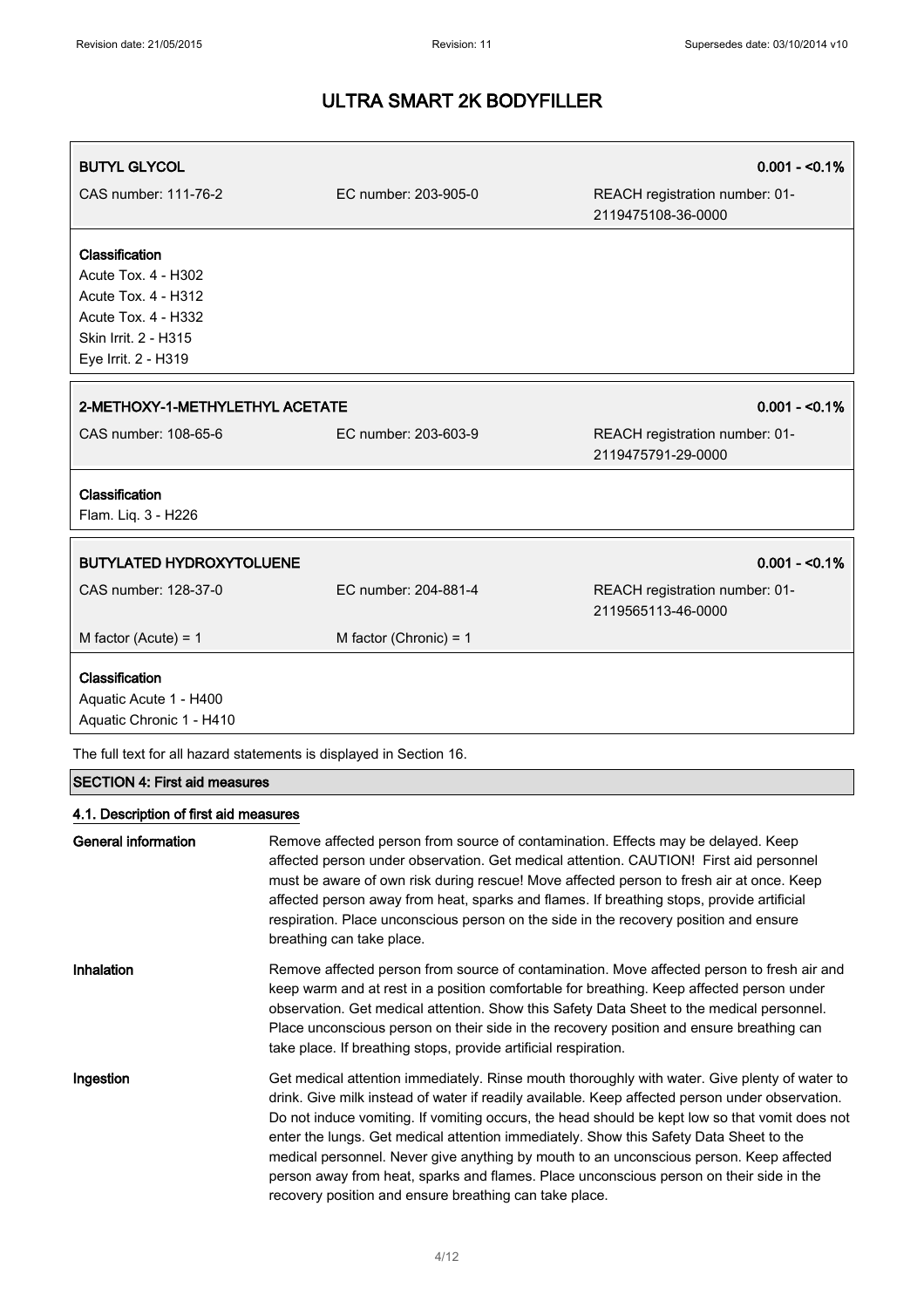| Skin contact                                               | Remove contaminated clothing immediately and wash skin with soap and water. Rinse with<br>water. Use suitable lotion to moisturise skin. Get medical attention promptly if symptoms occur<br>after washing.                                                                                                                                                                                                                                                                                                                                                                  |
|------------------------------------------------------------|------------------------------------------------------------------------------------------------------------------------------------------------------------------------------------------------------------------------------------------------------------------------------------------------------------------------------------------------------------------------------------------------------------------------------------------------------------------------------------------------------------------------------------------------------------------------------|
| Eye contact                                                | Rinse immediately with plenty of water. Remove any contact lenses and open eyelids wide<br>apart. Continue to rinse for at least 15 minutes. Do not rub eye. Get medical attention if any<br>discomfort continues.                                                                                                                                                                                                                                                                                                                                                           |
|                                                            | 4.2. Most important symptoms and effects, both acute and delayed                                                                                                                                                                                                                                                                                                                                                                                                                                                                                                             |
| <b>General information</b>                                 | The severity of the symptoms described will vary dependent on the concentration and the<br>length of exposure. Effects may be delayed. Keep affected person under observation.                                                                                                                                                                                                                                                                                                                                                                                               |
| Inhalation                                                 | In case of overexposure, organic solvents may depress the central nervous system causing<br>dizziness and intoxication, and at very high concentrations unconsciousness and death.<br>Vapours may cause headache, fatigue, dizziness and nausea. Vapours in high concentrations<br>are anaesthetic. Symptoms following overexposure may include the following: Headache.<br>Fatigue. Dizziness. Central nervous system depression.                                                                                                                                           |
| Ingestion                                                  | May cause discomfort if swallowed. May cause stomach pain or vomiting. May cause nausea,<br>headache, dizziness and intoxication. May cause chemical burns in mouth and throat. Central<br>nervous system depression. Fumes from the stomach contents may be inhaled, resulting in<br>the same symptoms as inhalation.                                                                                                                                                                                                                                                       |
| <b>Skin contact</b>                                        | Prolonged contact may cause redness, irritation and dry skin.                                                                                                                                                                                                                                                                                                                                                                                                                                                                                                                |
| Eye contact                                                | Irritation, burning, lachrymation, blurred vision after liquid splash.                                                                                                                                                                                                                                                                                                                                                                                                                                                                                                       |
|                                                            | 4.3. Indication of any immediate medical attention and special treatment needed                                                                                                                                                                                                                                                                                                                                                                                                                                                                                              |
| Notes for the doctor                                       | No specific recommendations. If in doubt, get medical attention promptly.                                                                                                                                                                                                                                                                                                                                                                                                                                                                                                    |
| <b>SECTION 5: Firefighting measures</b>                    |                                                                                                                                                                                                                                                                                                                                                                                                                                                                                                                                                                              |
| 5.1. Extinguishing media                                   |                                                                                                                                                                                                                                                                                                                                                                                                                                                                                                                                                                              |
| Suitable extinguishing media                               | Extinguish with the following media: Foam, carbon dioxide or dry powder. Water. Use fire-<br>extinguishing media suitable for the surrounding fire.                                                                                                                                                                                                                                                                                                                                                                                                                          |
| Unsuitable extinguishing<br>media                          | Do not use water jet as an extinguisher, as this will spread the fire.                                                                                                                                                                                                                                                                                                                                                                                                                                                                                                       |
| 5.2. Special hazards arising from the substance or mixture |                                                                                                                                                                                                                                                                                                                                                                                                                                                                                                                                                                              |
| Specific hazards                                           |                                                                                                                                                                                                                                                                                                                                                                                                                                                                                                                                                                              |
|                                                            | Vapours may form explosive mixtures with air. Vapours are heavier than air and may travel<br>along the floor and accumulate in the bottom of containers. Vapours may be ignited by a<br>spark, a hot surface or an ember. The product is highly flammable. Forms explosive mixtures<br>with air. Vapours are heavier than air and may spread near ground and travel a considerable<br>distance to a source of ignition and flash back. Vapours are heavier than air and may spread<br>near ground and travel a considerable distance to a source of ignition and flash back. |
| <b>Hazardous combustion</b><br>products                    | Oxides of carbon. Thermal decomposition or combustion may liberate carbon oxides and<br>other toxic gases or vapours.                                                                                                                                                                                                                                                                                                                                                                                                                                                        |
| 5.3. Advice for firefighters                               |                                                                                                                                                                                                                                                                                                                                                                                                                                                                                                                                                                              |
| Protective actions during<br>firefighting                  | Avoid breathing fire gases or vapours. Keep up-wind to avoid fumes. Risk of re-ignition after<br>fire has been extinguished. Risk of explosion. Cool containers exposed to flames with water<br>until well after the fire is out. Containers close to fire should be removed or cooled with water.<br>Do not allow water to contact any leaked material.                                                                                                                                                                                                                     |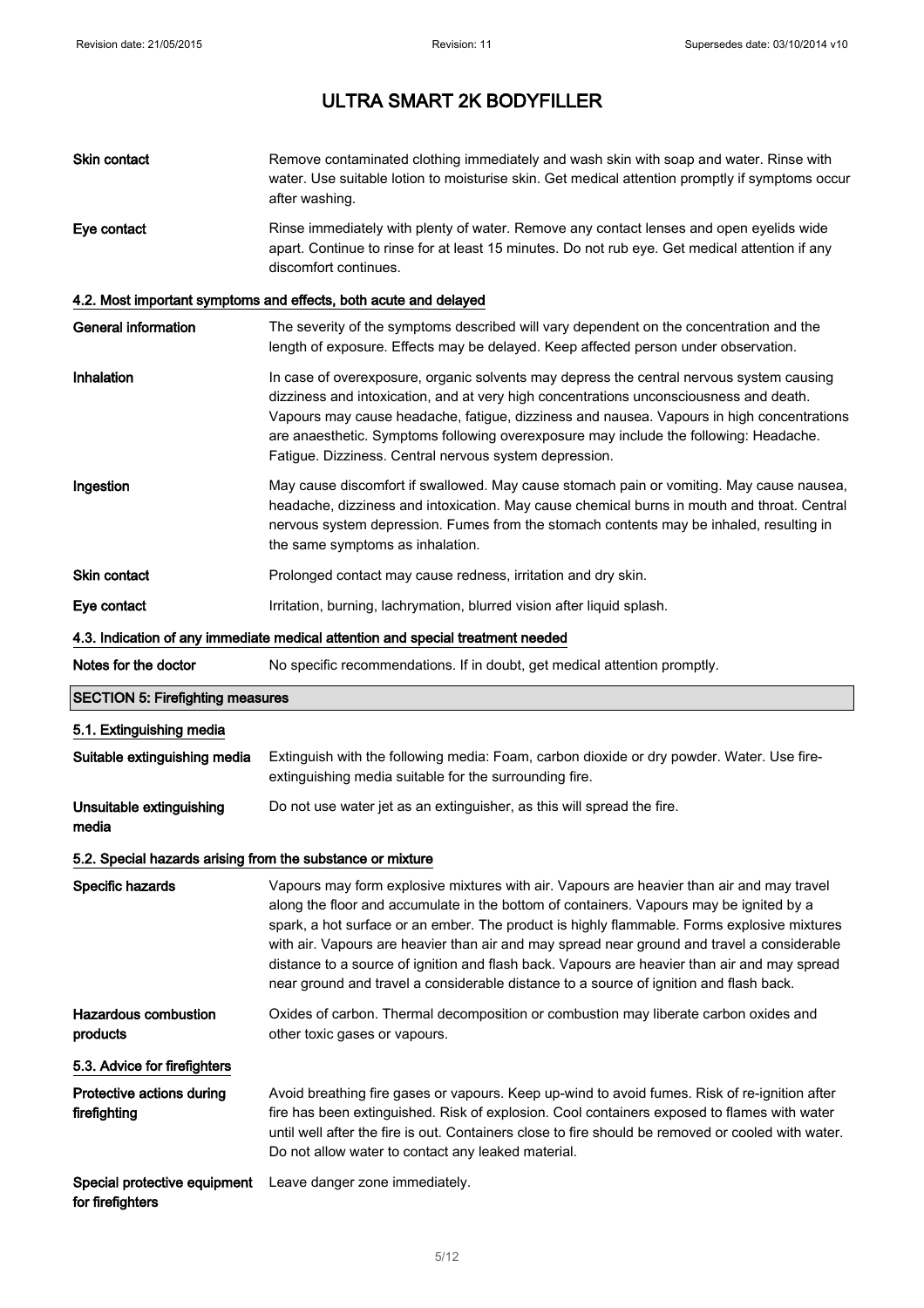#### SECTION 6: Accidental release measures

#### 6.1. Personal precautions, protective equipment and emergency procedures

Personal precautions Wear protective clothing as described in Section 8 of this safety data sheet. Use suitable respiratory protection if ventilation is inadequate. Take precautionary measures against static discharges. No smoking, sparks, flames or other sources of ignition near spillage. Do not breathe vapour. Avoid contact with skin and eyes. In case of spills, beware of slippery floors and surfaces.

#### 6.2. Environmental precautions

### Environmental precautions Do not discharge into drains or watercourses or onto the ground. Avoid the spillage or runoff entering drains, sewers or watercourses. Avoid discharge to the aquatic environment.

#### 6.3. Methods and material for containment and cleaning up

| Methods for cleaning up | For waste disposal, see Section 13. Stop leak if possible without risk. Absorb spillage with    |
|-------------------------|-------------------------------------------------------------------------------------------------|
|                         | non-combustible, absorbent material. Collect and place in suitable waste disposal containers    |
|                         | and seal securely. Eliminate all sources of ignition. No smoking, sparks, flames or other       |
|                         | sources of ignition near spillage. Provide adequate ventilation. Provide adequate ventilation.  |
|                         | Contain spillage with sand, earth or other suitable non-combustible material. Avoid the         |
|                         | spillage or runoff entering drains, sewers or watercourses. Cover large spillages with alcohol- |
|                         | resistant foam.                                                                                 |

#### 6.4. Reference to other sections

Reference to other sections Wear protective clothing as described in Section 8 of this safety data sheet. For waste disposal, see section 13.

### SECTION 7: Handling and storage

## 7.1. Precautions for safe handling

Usage precautions **Read and follow manufacturer's recommendations**. Eliminate all sources of ignition. Keep away from heat, sparks and open flame. Vapours may accumulate on the floor and in lowlying areas. Static electricity and formation of sparks must be prevented. Do not eat, drink or smoke when using the product. Avoid inhalation of vapours/spray and contact with skin and eyes. Good personal hygiene procedures should be implemented. Provide adequate ventilation. Avoid inhalation of vapours. Use approved respirator if air contamination is above an acceptable level. Mechanical ventilation or local exhaust ventilation may be required.

#### 7.2. Conditions for safe storage, including any incompatibilities

| Storage precautions      | Keep away from heat, sparks and open flame. Keep container tightly closed. Keep containers<br>upright. Keep only in the original container. Avoid contact with oxidising agents. Do not store<br>near heat sources or expose to high temperatures. Store away from the following materials:<br>Oxidising materials. |
|--------------------------|---------------------------------------------------------------------------------------------------------------------------------------------------------------------------------------------------------------------------------------------------------------------------------------------------------------------|
| Storage class            | Flammable liquid storage.                                                                                                                                                                                                                                                                                           |
| 7.3. Specific end use(s) |                                                                                                                                                                                                                                                                                                                     |
| Specific end use(s)      | The identified uses for this product are detailed in Section 1.2.                                                                                                                                                                                                                                                   |
|                          |                                                                                                                                                                                                                                                                                                                     |

## SECTION 8: Exposure Controls/personal protection

#### 8.1. Control parameters

#### Occupational exposure limits

No exposure limits known for ingredient(s).

### CALCIUM CARBONATE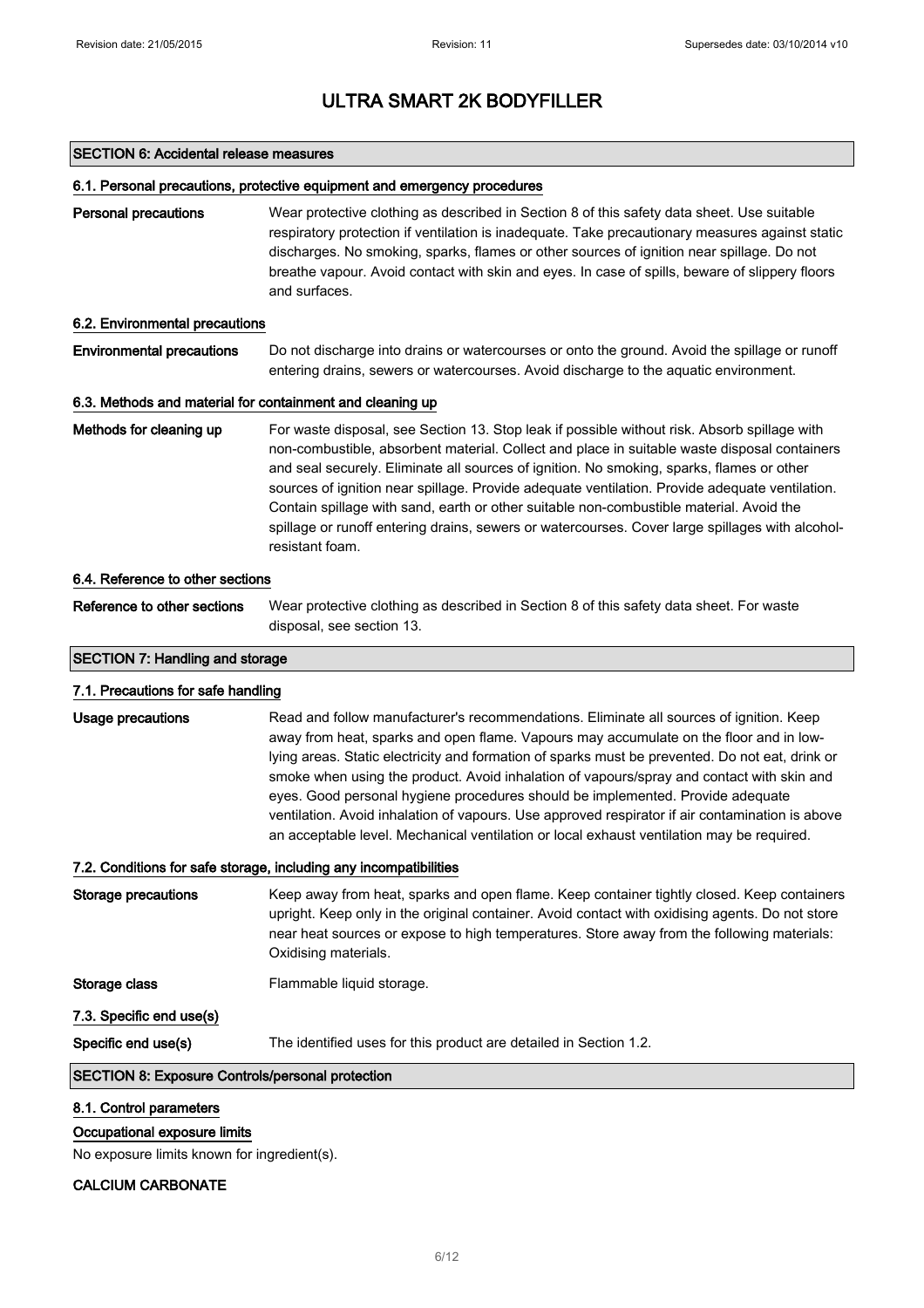Long-term exposure limit (8-hour TWA): WEL 10 mg/m<sup>3</sup> inhalable dust Long-term exposure limit (8-hour TWA): WEL 4 mg/m<sup>3</sup> respirable dust Long-term exposure limit (8-hour TWA): WEL 10 mg/m<sup>3</sup> inhalable dust Long-term exposure limit (8-hour TWA): WEL 10 mg/m<sup>3</sup> inhalable dust Long-term exposure limit (8-hour TWA): WEL 4 mg/m<sup>3</sup> respirable dust Long-term exposure limit (8-hour TWA): WEL 4 mg/m<sup>3</sup> respirable dust

#### STYRENE

Long-term exposure limit (8-hour TWA): WEL 100 ppm 430 mg/m<sup>3</sup> Short-term exposure limit (15-minute): WEL 250 ppm 1080 mg/m<sup>3</sup>

### ISOPENTANE

Long-term exposure limit (8-hour TWA): WEL 600 ppm 1800 mg/m<sup>3</sup> Short-term exposure limit (15-minute): WEL

#### TITANIUM DIOXIDE

Long-term exposure limit (8-hour TWA): WEL 4 mg/m<sup>3</sup> respirable dust Long-term exposure limit (8-hour TWA): WEL 10 mg/m<sup>3</sup> inhalable dust

### BUTYL GLYCOL

Long-term exposure limit (8-hour TWA): WEL 25 ppm 123 mg/m<sup>3</sup> Short-term exposure limit (15-minute): WEL 50 ppm 246 mg/m<sup>3</sup> Sk

### 2-METHOXY-1-METHYLETHYL ACETATE

Long-term exposure limit (8-hour TWA): WEL 50 ppm(Sk) 274 mg/m3(Sk) Short-term exposure limit (15-minute): WEL 100 ppm(Sk) 548 mg/m3(Sk)

### BUTYLATED HYDROXYTOLUENE

Long-term exposure limit (8-hour TWA): WEL 10 mg/m<sup>3</sup>

WEL = Workplace Exposure Limit Sk = Can be absorbed through the skin.

### 8.2. Exposure controls

#### Protective equipment







Appropriate engineering controls Use explosion-proof general and local exhaust ventilation. Avoid inhalation of vapours. Observe any occupational exposure limits for the product or ingredients. All handling should only take place in well-ventilated areas. Eye/face protection Eyewear complying with an approved standard should be worn if a risk assessment indicates eye contact is possible. Unless the assessment indicates a higher degree of protection is required, the following protection should be worn: Tight-fitting safety glasses. Hand protection **Chemical-resistant, impervious gloves complying with an approved standard should be worn if** a risk assessment indicates skin contact is possible. The most suitable glove should be chosen in consultation with the glove supplier/manufacturer, who can provide information about the breakthrough time of the glove material. It should be noted that liquid may penetrate the gloves. Frequent changes are recommended. Other skin and body protection Wear suitable protective clothing as protection against splashing or contamination. Hygiene measures **Provide eyewash station. Wash promptly with soap and water if skin becomes contaminated.** When using do not eat, drink or smoke. Contaminated clothing should be placed in a closed container for disposal or decontamination.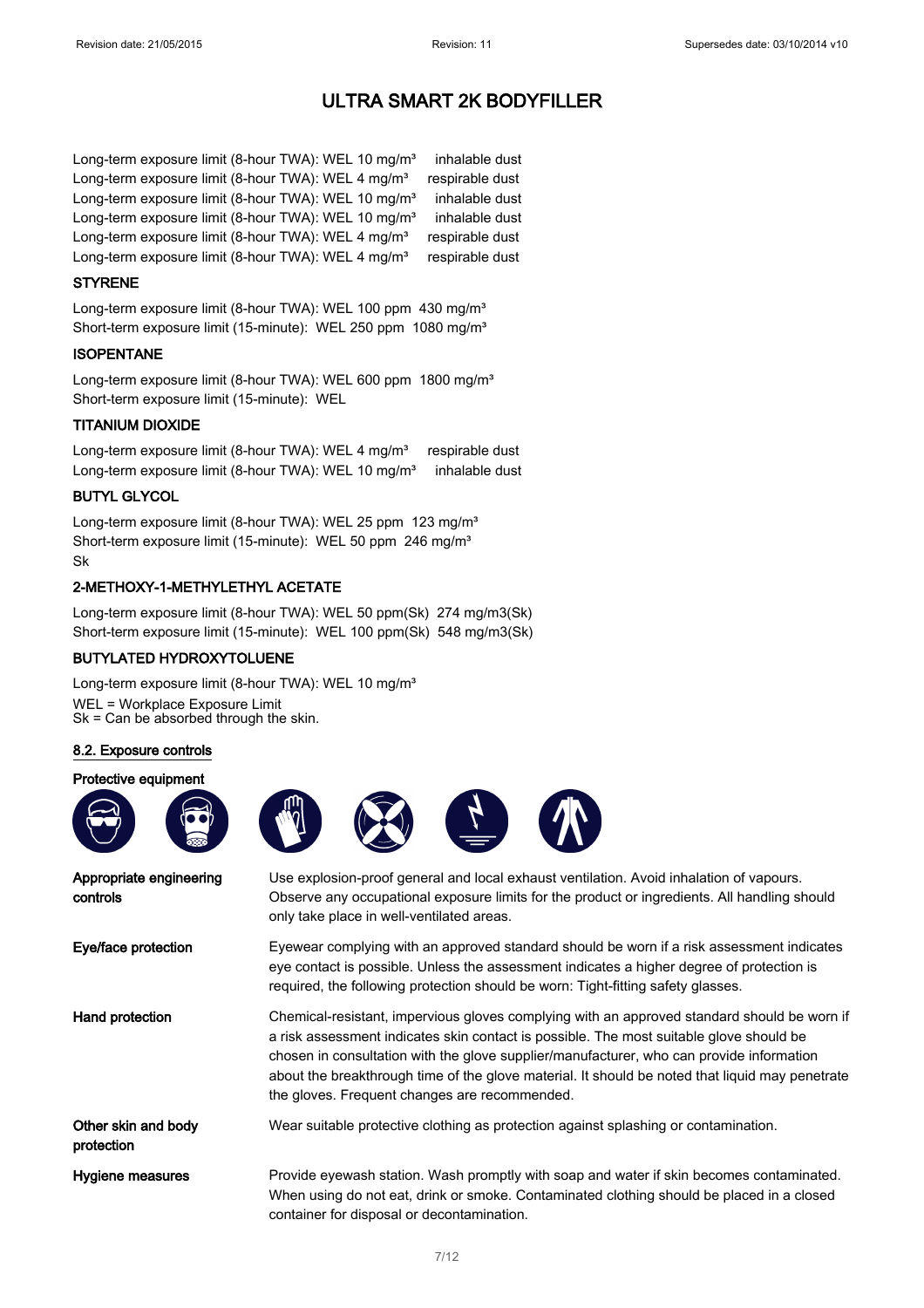Respiratory protection If ventilation is inadequate, suitable respiratory protection must be worn. Check that the respirator fits tightly and the filter is changed regularly. Wear a respirator fitted with the following cartridge: Gas filter, type AX.

#### SECTION 9: Physical and Chemical Properties

| 9.1. Information on basic physical and chemical properties |                                                                     |
|------------------------------------------------------------|---------------------------------------------------------------------|
| Appearance                                                 | Viscous liquid. Paste.                                              |
| Colour                                                     | Grey.                                                               |
| Odour                                                      | Solvent.                                                            |
| <b>Odour threshold</b>                                     | Scientifically unjustified. Scientifically unjustified.             |
| рH                                                         | Scientifically unjustified.                                         |
| <b>Melting point</b>                                       | Scientifically unjustified.                                         |
| Initial boiling point and range                            | >100°C@                                                             |
| Flash point                                                | $31^{\circ}$ C                                                      |
| <b>Evaporation rate</b>                                    | Scientifically unjustified.                                         |
| Upper/lower flammability or<br>explosive limits            | Scientifically unjustified.                                         |
| Vapour pressure                                            | Scientifically unjustified.                                         |
| Vapour density                                             | Scientifically unjustified.                                         |
| <b>Relative density</b>                                    | 1.160 g/cm <sup>3</sup> @ 20 $^{\circ}$ C                           |
| Solubility(ies)                                            | Insoluble in water.                                                 |
| <b>Partition coefficient</b>                               | Scientifically unjustified.: 2.96 @ 25°C                            |
| Auto-ignition temperature                                  | Scientifically unjustified.                                         |
| <b>Decomposition Temperature</b>                           | Scientifically unjustified.                                         |
| <b>Viscosity</b>                                           | 30000 cP @ 20°C                                                     |
| <b>Oxidising properties</b>                                | Not determined.                                                     |
| 9.2. Other information                                     |                                                                     |
| Other information                                          | None.                                                               |
| <b>SECTION 10: Stability and reactivity</b>                |                                                                     |
| 10.1. Reactivity                                           |                                                                     |
| Reactivity                                                 | There are no known reactivity hazards associated with this product. |
| 10.2. Chemical stability                                   |                                                                     |
| <b>Stability</b>                                           | Stable at normal ambient temperatures and when used as recommended. |
| 10.3. Possibility of hazardous reactions                   |                                                                     |
| Possibility of hazardous<br>reactions                      | Not relevant.                                                       |
| 10.4. Conditions to avoid                                  |                                                                     |
|                                                            |                                                                     |

Conditions to avoid **Avoid heat, flames and other sources of ignition.**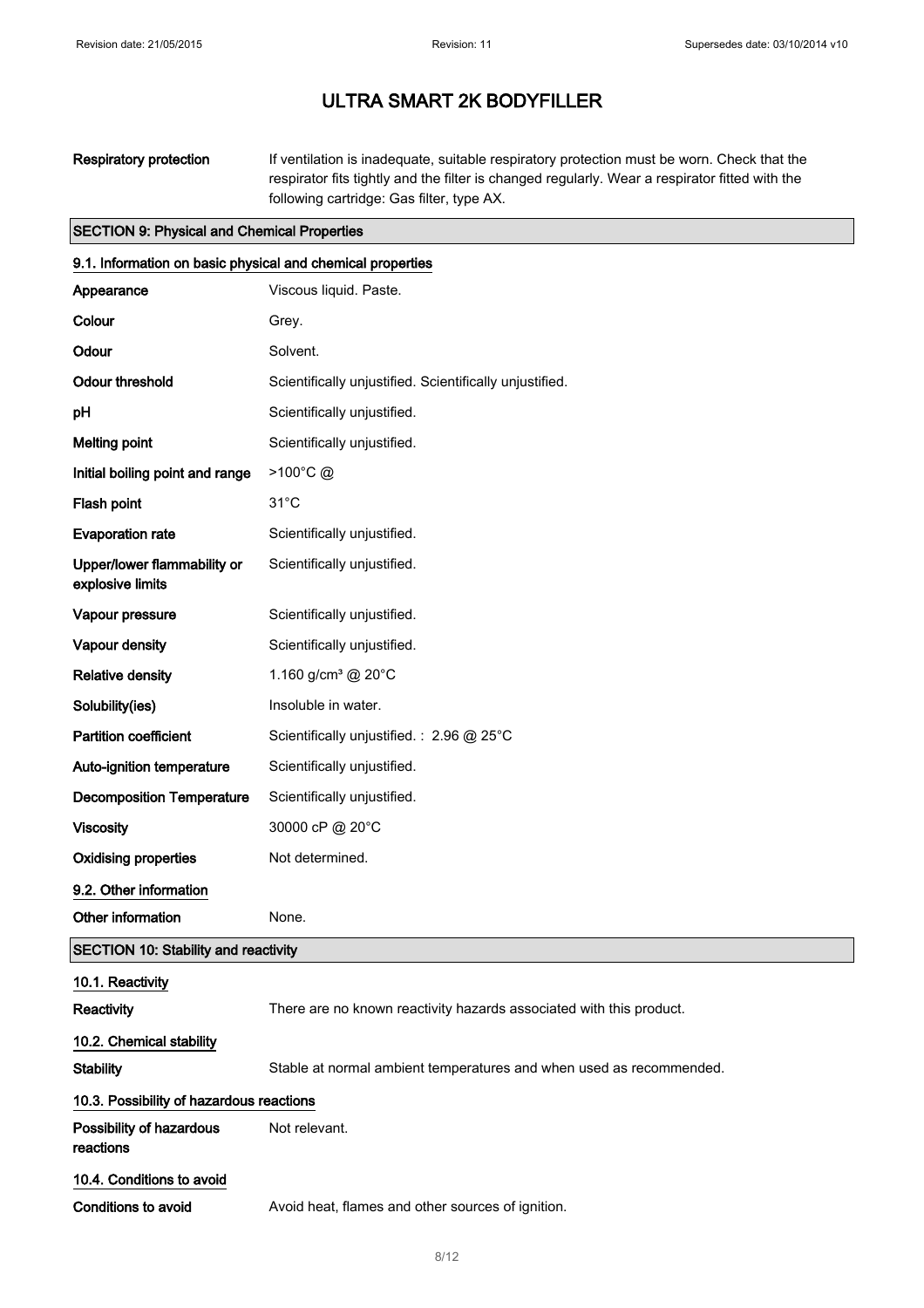## 10.5. Incompatible materials

Materials to avoid Strong oxidising agents.

## 10.6. Hazardous decomposition products

| Hazardous decomposition | Oxides of carbon. Thermal decomposition or combustion may liberate carbon oxides and |
|-------------------------|--------------------------------------------------------------------------------------|
| products                | other toxic gases or vapours.                                                        |

## SECTION 11: Toxicological information

| 11.1. Information on toxicological effects |                                                                                                                                                                                                                                                                                                              |  |
|--------------------------------------------|--------------------------------------------------------------------------------------------------------------------------------------------------------------------------------------------------------------------------------------------------------------------------------------------------------------|--|
| <b>Toxicological effects</b>               | No information available.                                                                                                                                                                                                                                                                                    |  |
| Acute toxicity - oral                      |                                                                                                                                                                                                                                                                                                              |  |
| ATE oral (mg/kg)                           | 31,717.03                                                                                                                                                                                                                                                                                                    |  |
| Acute toxicity - inhalation                |                                                                                                                                                                                                                                                                                                              |  |
| ATE inhalation (gases ppm)                 | 25,833.09                                                                                                                                                                                                                                                                                                    |  |
| ATE inhalation (vapours mg/l)              | 63.15                                                                                                                                                                                                                                                                                                        |  |
| ATE inhalation (dusts/mists<br>mg/l)       | 8.61                                                                                                                                                                                                                                                                                                         |  |
| <b>General information</b>                 | Prolonged and repeated contact with solvents over a long period may lead to permanent<br>health problems. The product contains small amounts of organic solvents. Extensive use of<br>the product in areas with inadequate ventilation may result in the accumulation of hazardous<br>vapour concentrations. |  |
| Inhalation                                 | Harmful by inhalation.                                                                                                                                                                                                                                                                                       |  |
| Ingestion                                  | May cause internal injury. May cause nausea, headache, dizziness and intoxication. Harmful:<br>may cause lung damage if swallowed. Pneumonia may be the result if vomited material<br>containing solvents reaches the lungs.                                                                                 |  |
| <b>Skin contact</b>                        | Irritating to skin.                                                                                                                                                                                                                                                                                          |  |
| Eye contact                                | Irritating to eyes.                                                                                                                                                                                                                                                                                          |  |
| Acute and chronic health<br>hazards        | This chemical can be hazardous when inhaled and/or touched. This product is corrosive. This<br>product may cause skin and eye irritation. Prolonged contact may cause burns. May cause<br>severe internal injury. Vapour from this product may be hazardous by inhalation.                                   |  |
| Route of entry                             | Inhalation Ingestion. Skin and/or eye contact Skin absorption                                                                                                                                                                                                                                                |  |
| <b>Medical symptoms</b>                    | Central nervous system depression. Drowsiness, dizziness, disorientation, vertigo.                                                                                                                                                                                                                           |  |
| <b>Medical considerations</b>              | Aspiration hazard if swallowed. Entry into the lungs following ingestion or vomiting may cause<br>chemical pneumonitis.                                                                                                                                                                                      |  |
| <b>SECTION 12: Ecological Information</b>  |                                                                                                                                                                                                                                                                                                              |  |

| Ecotoxicity                               | The product components are not classified as environmentally hazardous. However, large or<br>frequent spills may have hazardous effects on the environment. |  |
|-------------------------------------------|-------------------------------------------------------------------------------------------------------------------------------------------------------------|--|
| 12.1. Toxicity                            |                                                                                                                                                             |  |
| Acute toxicity - fish                     |                                                                                                                                                             |  |
|                                           | LC <sub>50</sub> , 96 hours: 25 (Styrene) mg/l, Algae                                                                                                       |  |
| Acute toxicity - aquatic<br>invertebrates | EC <sub>50</sub> , 48 hours: 23 (Styrene) mg/l, Daphnia magna                                                                                               |  |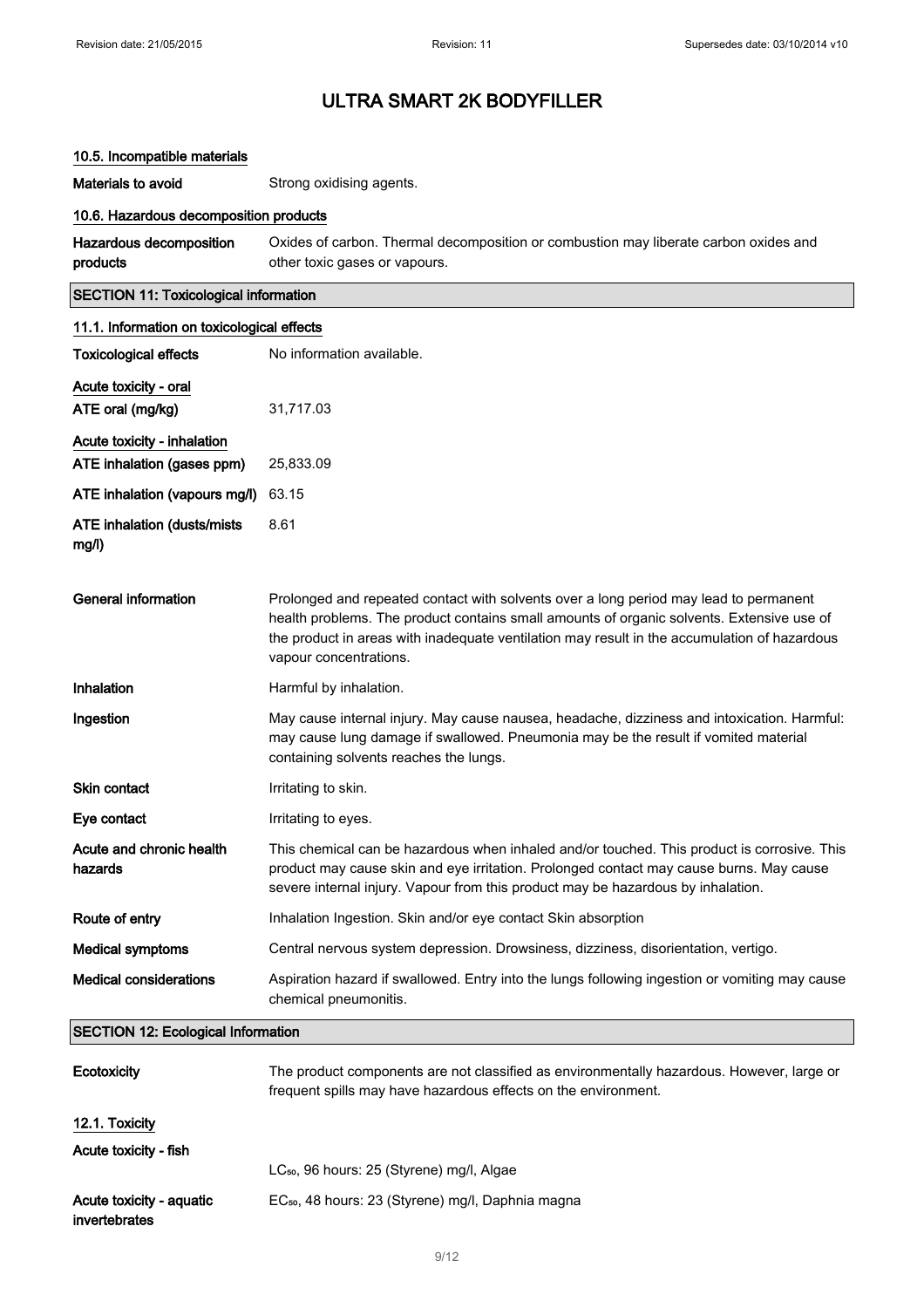|                                                  | Acute toxicity - aquatic plants IC <sub>50</sub> , 72 hours: 4.7 (Styrene) mg/l, Fish                                                                                                                                                                                                                                        |
|--------------------------------------------------|------------------------------------------------------------------------------------------------------------------------------------------------------------------------------------------------------------------------------------------------------------------------------------------------------------------------------|
| 12.2. Persistence and degradability              |                                                                                                                                                                                                                                                                                                                              |
| Persistence and degradability No data available. |                                                                                                                                                                                                                                                                                                                              |
| 12.3. Bioaccumulative potential                  |                                                                                                                                                                                                                                                                                                                              |
| <b>Bioaccumulative potential</b>                 | No data available on bioaccumulation.                                                                                                                                                                                                                                                                                        |
| <b>Partition coefficient</b>                     | Scientifically unjustified.: 2.96 @ 25°C                                                                                                                                                                                                                                                                                     |
| 12.4. Mobility in soil                           |                                                                                                                                                                                                                                                                                                                              |
| <b>Mobility</b>                                  | The product is insoluble in water.                                                                                                                                                                                                                                                                                           |
| Adsorption/desorption<br>coefficient             | Not available.                                                                                                                                                                                                                                                                                                               |
| 12.5. Results of PBT and vPvB assessment         |                                                                                                                                                                                                                                                                                                                              |
| Results of PBT and vPvB<br>assessment            | This substance is not classified as PBT or vPvB according to current EU criteria.                                                                                                                                                                                                                                            |
| 12.6. Other adverse effects                      |                                                                                                                                                                                                                                                                                                                              |
| Other adverse effects                            | Not available.                                                                                                                                                                                                                                                                                                               |
| <b>SECTION 13: Disposal considerations</b>       |                                                                                                                                                                                                                                                                                                                              |
| 13.1. Waste treatment methods                    |                                                                                                                                                                                                                                                                                                                              |
| <b>General information</b>                       | Waste is classified as hazardous waste. Dispose of waste to licensed waste disposal site in<br>accordance with the requirements of the local Waste Disposal Authority. Do not puncture or<br>incinerate, even when empty.                                                                                                    |
| <b>Disposal methods</b>                          | Confirm disposal procedures with environmental engineer and local regulations. Containers<br>should be thoroughly emptied before disposal because of the risk of an explosion. Empty<br>containers must not be punctured or incinerated because of the risk of an explosion. Reuse or<br>recycle products wherever possible. |
| <b>SECTION 14: Transport information</b>         |                                                                                                                                                                                                                                                                                                                              |
| 14.1. UN number                                  |                                                                                                                                                                                                                                                                                                                              |
| UN No. (ADR/RID)                                 | 3269                                                                                                                                                                                                                                                                                                                         |
| UN No. (IMDG)                                    | 3269                                                                                                                                                                                                                                                                                                                         |
| UN No. (ICAO)                                    | 3269                                                                                                                                                                                                                                                                                                                         |
| 14.2. UN proper shipping name                    |                                                                                                                                                                                                                                                                                                                              |
| Proper shipping name<br>(ADR/RID)                | POLYESTER RESIN KIT                                                                                                                                                                                                                                                                                                          |
| Proper shipping name (IMDG) POLYESTER RESIN KIT  |                                                                                                                                                                                                                                                                                                                              |
| Proper shipping name (ICAO)                      | POLYESTER RESIN KIT                                                                                                                                                                                                                                                                                                          |
| Proper shipping name (ADN)                       | POLYESTER RESIN KIT                                                                                                                                                                                                                                                                                                          |
| 14.3. Transport hazard class(es)                 |                                                                                                                                                                                                                                                                                                                              |
| <b>ADR/RID class</b>                             | 3                                                                                                                                                                                                                                                                                                                            |
| <b>ADR/RID label</b>                             | 3                                                                                                                                                                                                                                                                                                                            |
|                                                  |                                                                                                                                                                                                                                                                                                                              |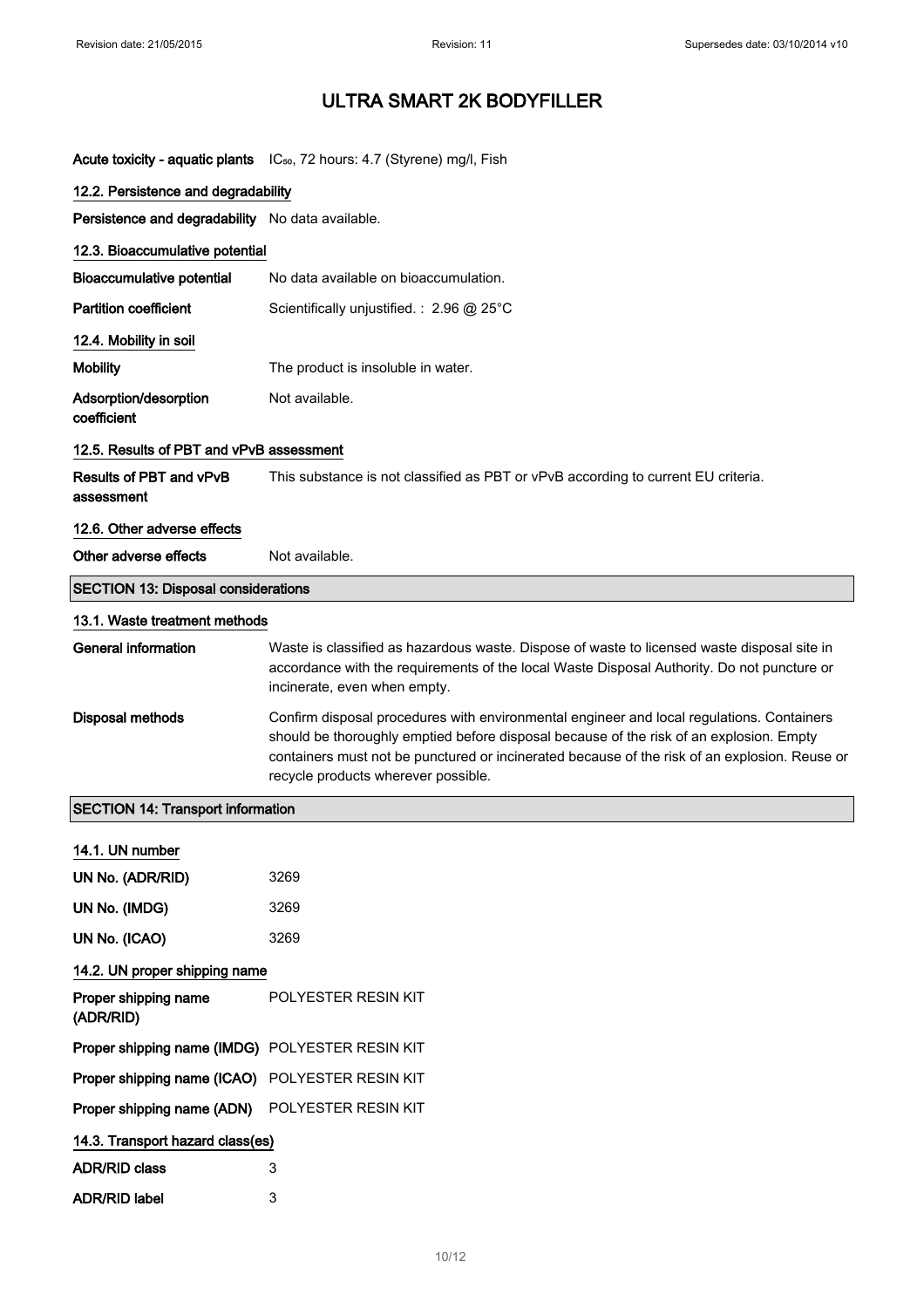| <b>IMDG class</b>                                                        | 3                                                                                                                                                                                                              |  |  |  |
|--------------------------------------------------------------------------|----------------------------------------------------------------------------------------------------------------------------------------------------------------------------------------------------------------|--|--|--|
| ICAO class/division                                                      | 3                                                                                                                                                                                                              |  |  |  |
| <b>Transport labels</b>                                                  |                                                                                                                                                                                                                |  |  |  |
|                                                                          |                                                                                                                                                                                                                |  |  |  |
| 14.4. Packing group                                                      |                                                                                                                                                                                                                |  |  |  |
| ADR/RID packing group                                                    | III                                                                                                                                                                                                            |  |  |  |
| <b>IMDG packing group</b>                                                | Ш                                                                                                                                                                                                              |  |  |  |
| ICAO packing group                                                       | Ш                                                                                                                                                                                                              |  |  |  |
| 14.5. Environmental hazards                                              |                                                                                                                                                                                                                |  |  |  |
| Environmentally hazardous substance/marine pollutant<br>No.              |                                                                                                                                                                                                                |  |  |  |
| 14.6. Special precautions for user                                       |                                                                                                                                                                                                                |  |  |  |
| EmS                                                                      | $F-E$ , S-D                                                                                                                                                                                                    |  |  |  |
| <b>Hazard Identification Number</b><br>(ADR/RID)                         | 30                                                                                                                                                                                                             |  |  |  |
| <b>Tunnel restriction code</b>                                           | (D/E)                                                                                                                                                                                                          |  |  |  |
| 14.7. Transport in bulk according to Annex II of MARPOL and the IBC Code |                                                                                                                                                                                                                |  |  |  |
| <b>SECTION 15: Regulatory information</b>                                |                                                                                                                                                                                                                |  |  |  |
|                                                                          | 15.1. Safety, health and environmental regulations/legislation specific for the substance or mixture                                                                                                           |  |  |  |
| <b>National regulations</b>                                              | EH40/2005 Workplace exposure limits                                                                                                                                                                            |  |  |  |
| <b>EU</b> legislation                                                    | Regulation (EC) No 1907/2006 of the European Parliament and of the Council of 18<br>December 2006 concerning the Registration, Evaluation, Authorisation and Restriction of<br>Chemicals (REACH) (as amended). |  |  |  |
| 15.2. Chemical safety assessment                                         |                                                                                                                                                                                                                |  |  |  |
| No chemical safety assessment has been carried out.                      |                                                                                                                                                                                                                |  |  |  |
| <b>SECTION 16: Other information</b>                                     |                                                                                                                                                                                                                |  |  |  |
| <b>Revision comments</b>                                                 | NOTE: Lines within the margin indicate significant changes from the previous revision.                                                                                                                         |  |  |  |

|                      | <b>TO TE. EINST WILLIE LIKE HIGHGILL INCIDENT SIGNIFICATION</b> |  |
|----------------------|-----------------------------------------------------------------|--|
| <b>Revision date</b> | 21/05/2015                                                      |  |
| <b>Revision</b>      | 11                                                              |  |
| Supersedes date      | 03/10/2014 v10                                                  |  |
| <b>SDS</b> status    | Approved.                                                       |  |